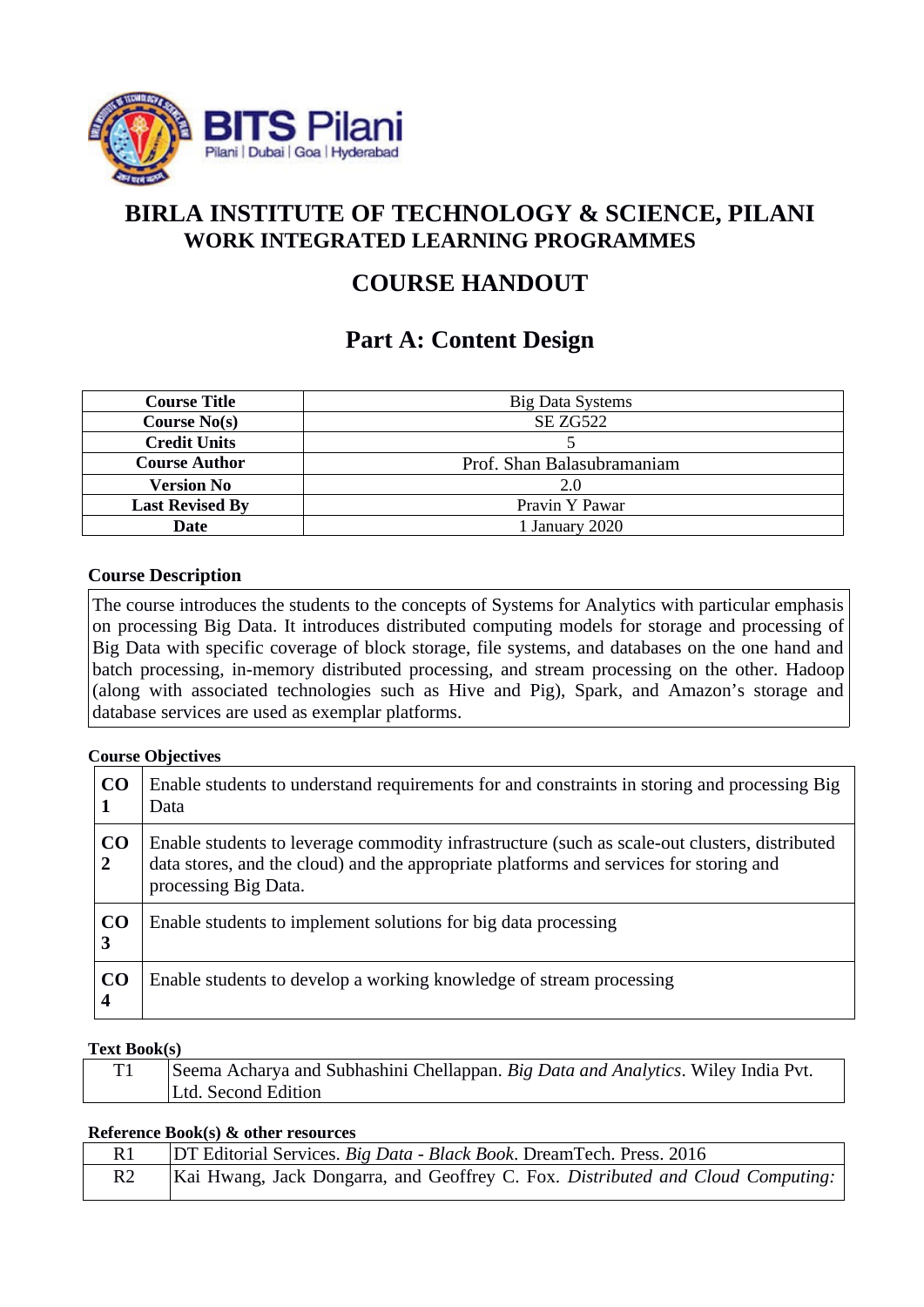| From Parallel Processing to the Internet of Things. Morgan Kauffman 2011 |
|--------------------------------------------------------------------------|
| <i>Additional Reading</i> (as assigned for specific topics)              |

## **Learning Outcomes:**

| N <sub>0</sub>  | <b>Learning Outcomes</b>                                                                                                                                 |  |  |
|-----------------|----------------------------------------------------------------------------------------------------------------------------------------------------------|--|--|
| L <sub>01</sub> | A comprehensive understanding of the Big Data ecosystem and along with the typical<br>technologies involved.                                             |  |  |
| LO2             | Apply concepts from distributed computing and use the Hadoop/Map-reduce framework and for<br>solving typical big data problems.                          |  |  |
| L <sub>03</sub> | Identify and use appropriate storage / database platforms for Big data storage along with<br>appropriate querying mechanisms / interfaces for retrieval. |  |  |
| LO <sub>4</sub> | Use in-memory processing and stream processing techniques for building Big Data systems.                                                                 |  |  |

# **Modular Structure**

| <b>Module #</b> | <b>Name of Module</b>                | <b>Contact Sessions</b> |
|-----------------|--------------------------------------|-------------------------|
| $\mathbf 1$     | <b>Data Engineering</b>              | $1 - 2$                 |
| $\overline{2}$  | <b>Big Data Analytics</b>            | $3 - 5$                 |
| 3               | <b>Hadoop Ecosystem</b>              | $6 - 9$                 |
| 4               | <b>Big Data Storages</b>             | $10 - 12$               |
| 5               | <b>Spark for Big Data Processing</b> | $13 - 16$               |

# **Part B: Contact Session Plan**

| <b>Academic Term</b>   | Second Semester 2021-2022 |  |
|------------------------|---------------------------|--|
| <b>Course Title</b>    | <b>Big Data Systems</b>   |  |
| Course No              | SE ZG522                  |  |
| <b>Lead Instructor</b> | Anindya Neogi             |  |

| <b>Session#</b> | <b>Contact</b><br>$Hours(\#)$ | <b>List of Topic / Title</b>                                                                                                                               | <b>Text/Ref</b><br><b>Book/external</b><br>resource |
|-----------------|-------------------------------|------------------------------------------------------------------------------------------------------------------------------------------------------------|-----------------------------------------------------|
|                 |                               | <b>Different Types of Data and Storage for Data:</b><br>Structured Data (Relational Databases), Semi-<br>structured data (Object Stores), and Unstructured | T1 Ch. 1                                            |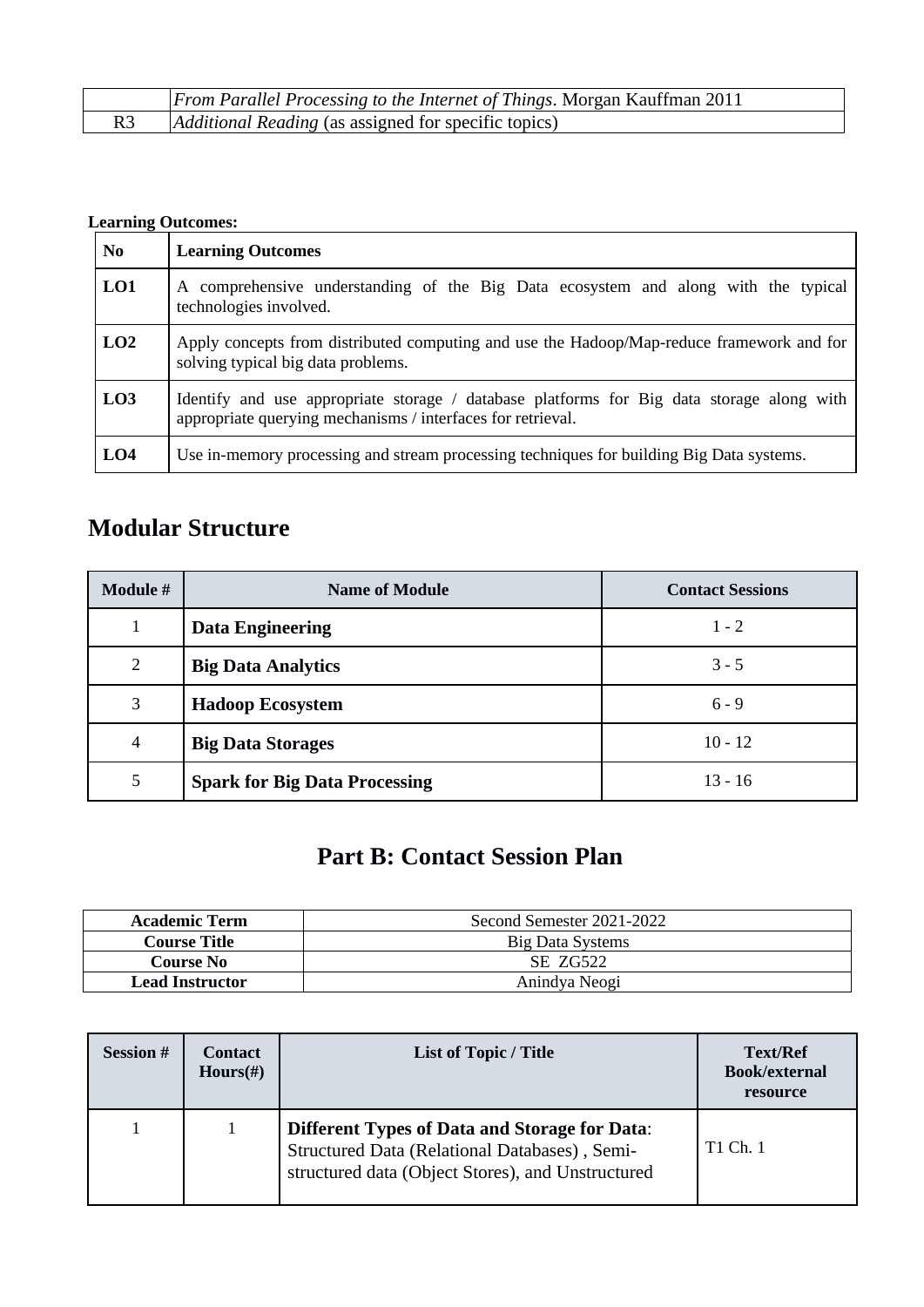|                |                | Data (File systems)                                                                                                                                                                                                                                                                                   | T1 Ch.2                                    |
|----------------|----------------|-------------------------------------------------------------------------------------------------------------------------------------------------------------------------------------------------------------------------------------------------------------------------------------------------------|--------------------------------------------|
|                |                | <b>What is Big Data?</b><br>Characteristics of Big Data.<br>Systems perspective - Processing: In-memory vs.<br>(from) secondary storage vs. (over the) network                                                                                                                                        | R <sub>2</sub> Sec 1.2.3                   |
|                | $\overline{2}$ | <b>Locality of Reference: Principle, examples</b>                                                                                                                                                                                                                                                     |                                            |
|                |                | <b>Impact of Latency:</b> Algorithms and data structures<br>that leverage locality, data organization on disk for<br>better<br>locality                                                                                                                                                               | <b>Class Slides</b>                        |
| $\overline{2}$ | 3              | Parallel and Distributed Processing: Motivation<br>(Size of data and complexity of processing); Storing<br>data in parallel and distributed systems: Shared<br>Memory vs. Message Passing; Strategies for data<br>access: Partition, Replication, and Messaging.                                      | R2 Sec. 1.2, 1.3.4,<br>and 1.4.1           |
|                | $\overline{4}$ | Memory Hierarchy in Distributed Systems: In-<br>node vs. over the network latencies, Locality,<br>Communication<br>Cost.<br><b>Distributed Systems:</b> Motivation (size, scalability,<br>cost-benefit), Client-Server vs. Peer-to-Peer models,                                                       | <b>Class Slides</b><br>R2 Sec. 2.1 to 2.3  |
|                |                | <b>Cluster Computing: Components and Architecture</b>                                                                                                                                                                                                                                                 |                                            |
| 3              | 5              | Big Data Analytics: Requirements, constraints,<br>approaches, and technologies.                                                                                                                                                                                                                       | T1 Sec. 3.1 to 3.11;<br>R1 Ch. 3 and Ch. 6 |
|                | 6              | Big Data Systems - Characteristics: Failures;<br>Reliability and Availability; Consistency - Notions<br>of Consistency.                                                                                                                                                                               | T1 Ch. 4<br><b>AR</b>                      |
| $\overline{4}$ | $\overline{7}$ | CAP Theorem and implications for Big data<br><b>Analytics</b>                                                                                                                                                                                                                                         | T1 Sec. 3.12 and<br>3.13; AR               |
|                | 8              | Big Data Lifecycle: Data Acquisition, Data<br>Extraction -Validation and Cleaning, Data Loading,<br>Transformation,<br>Data<br>Analysis<br>and<br>Data<br>Visualization. Case study - Big data application                                                                                            | T1 Sec. 2.9 to 2.12;<br>R1 Ch. 6 and Ch. 7 |
| 5              | $9 - 10$       | Distributed Computing - Design Strategy:<br>Divide-and-conquer<br>for Parallel / Distributed<br>Systems - Basic scenarios and Implications.<br>Programming Patterns: Data-parallel programs<br>and map as a construct; Tree-parallelism, and reduce<br>as a construct; Map-reduce model: Examples (of | AR                                         |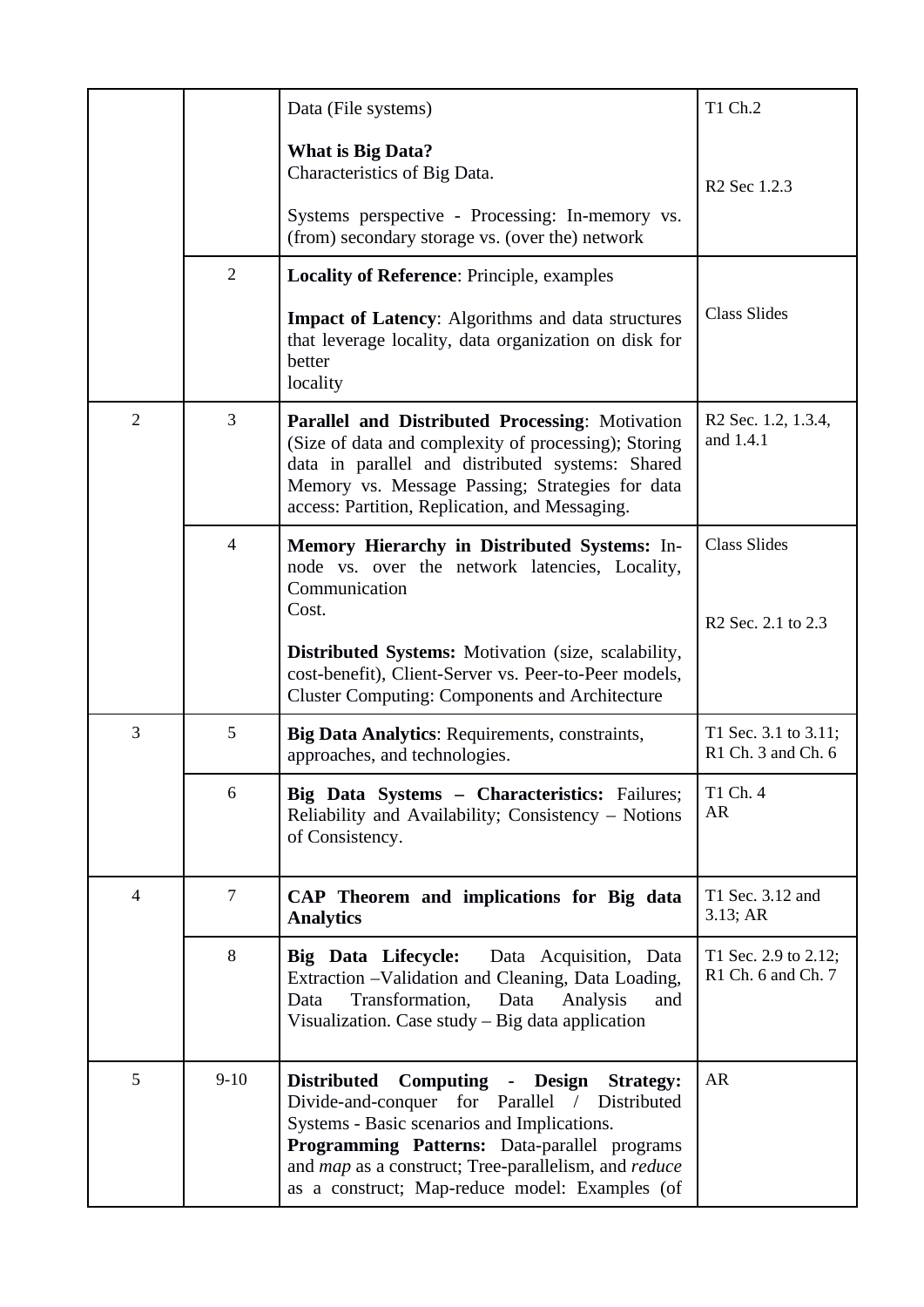|                |           | map-reduce<br>combinations,<br>reduce,<br>and<br>map,<br>Iterative map-reduce)                                                                     |                                                                                                                  |
|----------------|-----------|----------------------------------------------------------------------------------------------------------------------------------------------------|------------------------------------------------------------------------------------------------------------------|
| 6              | $11 - 12$ | Hadoop: Introduction, Architecture, and Map-<br>reduce Programming on Hadoop                                                                       | T1 Sec. 5.1 and 5.2,<br>Sec. 5.7, Sec. 5.11,<br>and Ch. 8; R1 Ch. 5<br>and Ch. 9; R2 Sec.<br>1.4.3 and 6.2.2; AR |
| $\overline{7}$ | 13-14     | Hadoop: Hadoop Distributed File System (HDFS),<br>Scheduling in Hadoop (using YARN). Example -<br>Hadoop application.                              | T1 5.10 and 5.12;<br>R1 Ch. 4 (sections<br>on HDFS and Yarn)<br>and Ch. 11;<br><b>AR</b>                         |
| 8              | 15-16     | <b>Hadoop Ecosystem:</b> Databases<br>Querying<br>and<br>(HBASE, Pig, and Hive)                                                                    | T1 Sec. 5.13;<br>R1 Ch. 4 (sections<br>on HBase, Hive,<br>and Pig) and Ch. 5<br>(section on HBase)               |
| 9              | $17 - 18$ | Hadoop Ecosystem: Integration and coordination<br>(Sqoop, Flume, Zookeeper & Oozie)                                                                | T1 Sec. 5.13;<br>R1 Ch. 4 (sections<br>on Sqoop, Flume,<br>Zookeeper &<br>Oozie)                                 |
| 10             | 19-20     | <b>NoSQL</b><br>databases:<br>Introduction,<br>Architecture,<br>Querying, Variants, Case Study.                                                    | T1 Sec. 4.1, Ch. 6,<br>and Ch. 7                                                                                 |
| 11             | 21        | Cloud Computing: A brief overview: Motivation,<br>Structure and Components; Characteristics and<br>advantages - Elasticity. Services on the cloud. | AR                                                                                                               |
|                | 22        | Storage as a Service: Forms of storage on the<br>cloud, databases on the cloud.                                                                    | AR                                                                                                               |
| 12             | 23        | Amazon's storage services: block storage, file<br>system, and database; EBS, SimpleDB, S3                                                          | AR (sourced from<br>Amazon)                                                                                      |
|                | 24        | study<br>Case<br>Amazon<br><b>DynamoDB</b><br>(Access/Querying model, Database architecture and<br>applications on the cloud).                     |                                                                                                                  |
| 13             | 25        | <b>Spark: Introduction, Architecture and Features</b>                                                                                              | AR                                                                                                               |
|                | 26        | Programming on Spark: Resilient Distributed<br>Datasets, Transformation, Examples                                                                  | AR (Apache Spark<br>docs.)                                                                                       |
| 14             | $27 - 28$ | Machine Learning (on Spark): Regression,<br>Classification,<br>Collaborative<br>Filtering,<br>and<br>Clustering.                                   | AR (Apache Spark<br>docs.)                                                                                       |
| 15             | 29-30     | <b>Streaming:</b><br>Stream<br>Processing -<br>Motivation,                                                                                         | AR                                                                                                               |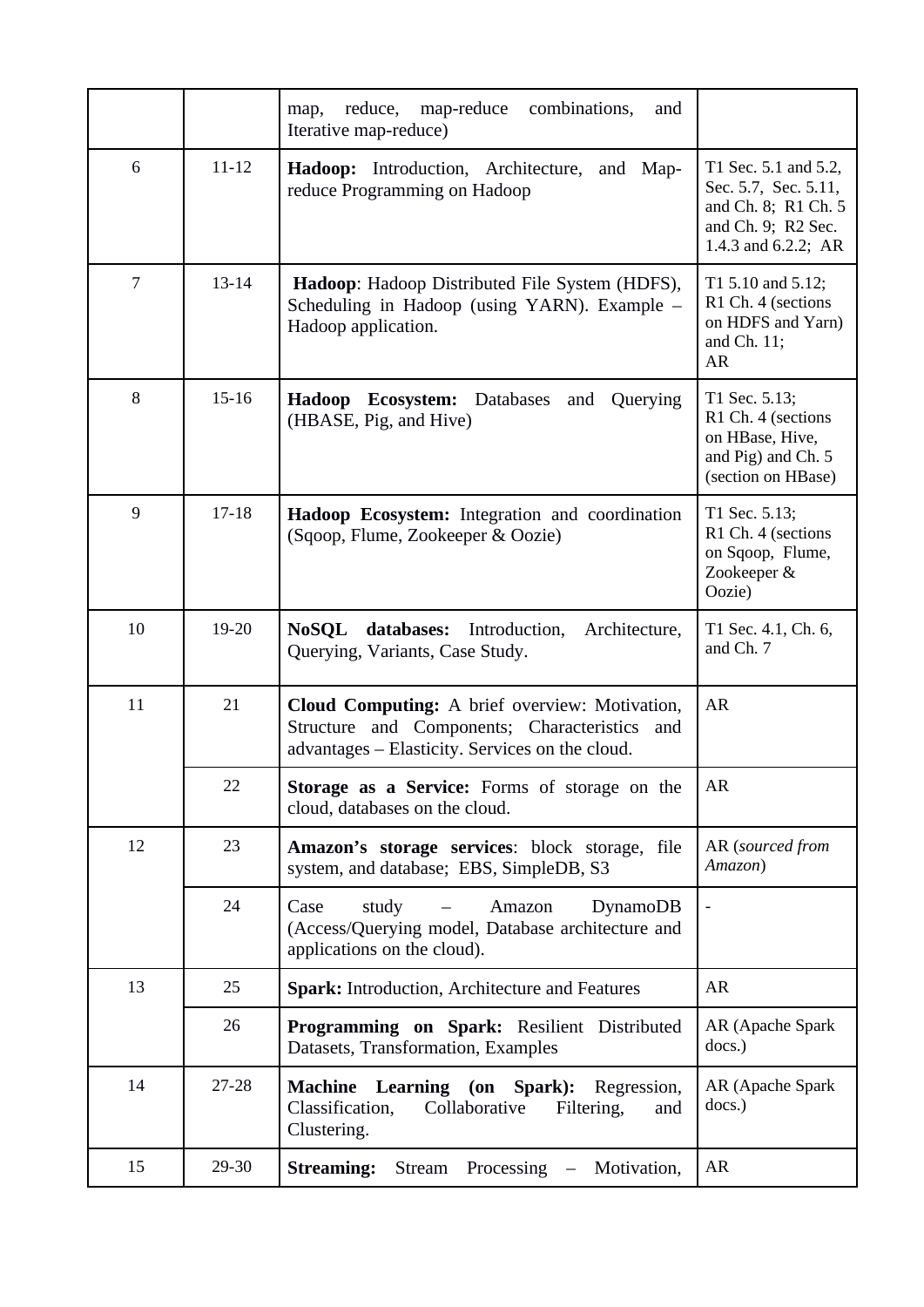|    |       | <b>Examples, Constraints, and Approaches.</b>                                                                |        |
|----|-------|--------------------------------------------------------------------------------------------------------------|--------|
| 16 | 31-32 | Streaming on Spark: Architecture of Spark   AR (Apache Spark<br>Streaming, Stream Processing Model, Example. | docs.) |

## **Select Topics for experiential learning**

| <b>Topic</b><br>No.      | <b>Select Topics in Syllabus for experiential learning</b>                                                                                                                                                                                                       |  |  |  |  |  |
|--------------------------|------------------------------------------------------------------------------------------------------------------------------------------------------------------------------------------------------------------------------------------------------------------|--|--|--|--|--|
| $\mathbf{1}$             | Exercises on Distributed Systems - Hadoop;<br>Exercises using Map-reduce model: Map only and reduce only jobs, Standard patterns in<br>٠<br>map reduce models.                                                                                                   |  |  |  |  |  |
| $\overline{2}$           | Exercises on NoSQL;<br>Exercises on NoSQL database – Simple CRUD operations and Failure / Consistency tests;<br>٠<br>Exercises to implement a Web based application that uses NoSQL databases                                                                    |  |  |  |  |  |
| 3                        | Exercises with Pig queries to perform Map-reduce job and understand how to build queries<br>and underlying principles;<br>Exercises on creating Hive databases and operations on Hive, exploring built in functions,<br>$\bullet$<br>partitioning, data analysis |  |  |  |  |  |
| $\overline{\mathcal{A}}$ | Exercises on Spark to demonstrate RDD, and operations such as Map, FlatMap, Filter,<br>PairRDD;<br>Typical Spark Programming idioms such as : Selecting Top N, Sorting, and Joins;<br>Exercises on Spark SQL and DataFrames<br>٠                                 |  |  |  |  |  |
| 5                        | Exercises using Spark MLLib: Regression, Classification, Collaborative Filtering, Clustering                                                                                                                                                                     |  |  |  |  |  |
| 6                        | Exercises on Analytics on the Cloud – using AWS, AWS Map-Reduce, AWS data stores /<br>databases.                                                                                                                                                                 |  |  |  |  |  |

[**Note**: A few of these topics for experiential learning will be covered by video demonstrations and/or participatory lab sessions operated remotely. Rest of them will be assigned as homework and may be included for evaluation – *see below*. **End of Note.**]

## **Evaluation Scheme**

Legend: EC = Evaluation Component

| N <sub>0</sub> | <b>Name</b>        | <b>Type</b>                                    | <b>Duration</b> | Weight                 | Day, Date, Session, Time                     |
|----------------|--------------------|------------------------------------------------|-----------------|------------------------|----------------------------------------------|
| $EC-1$         | Assignment I       | Take-home, Programming<br>and use of platforms |                 | $(10+15)$<br>$= 25 \%$ | February 14-24, 2022                         |
|                | Assignment II      |                                                |                 |                        | March 14-24, 2022                            |
|                | Quiz I             | Online, at scheduled time                      |                 | 5%                     | April 14-24, 2022                            |
| $EC-2$         | Mid-Semester Test  | Open Book                                      | 2 hours         | 30%                    | Saturday, 12/03/2022 (FN)<br>10 AM - 12 Noon |
| $EC-3$         | Comprehensive Exam | Open Book                                      | 2 hours         | 40%                    | Saturday, 21/05/2022 (FN)<br>10 AM - 12 Noon |

### **Important Information**

Syllabus for Mid-Semester Test (Open Book): Topics in Weeks 1-8